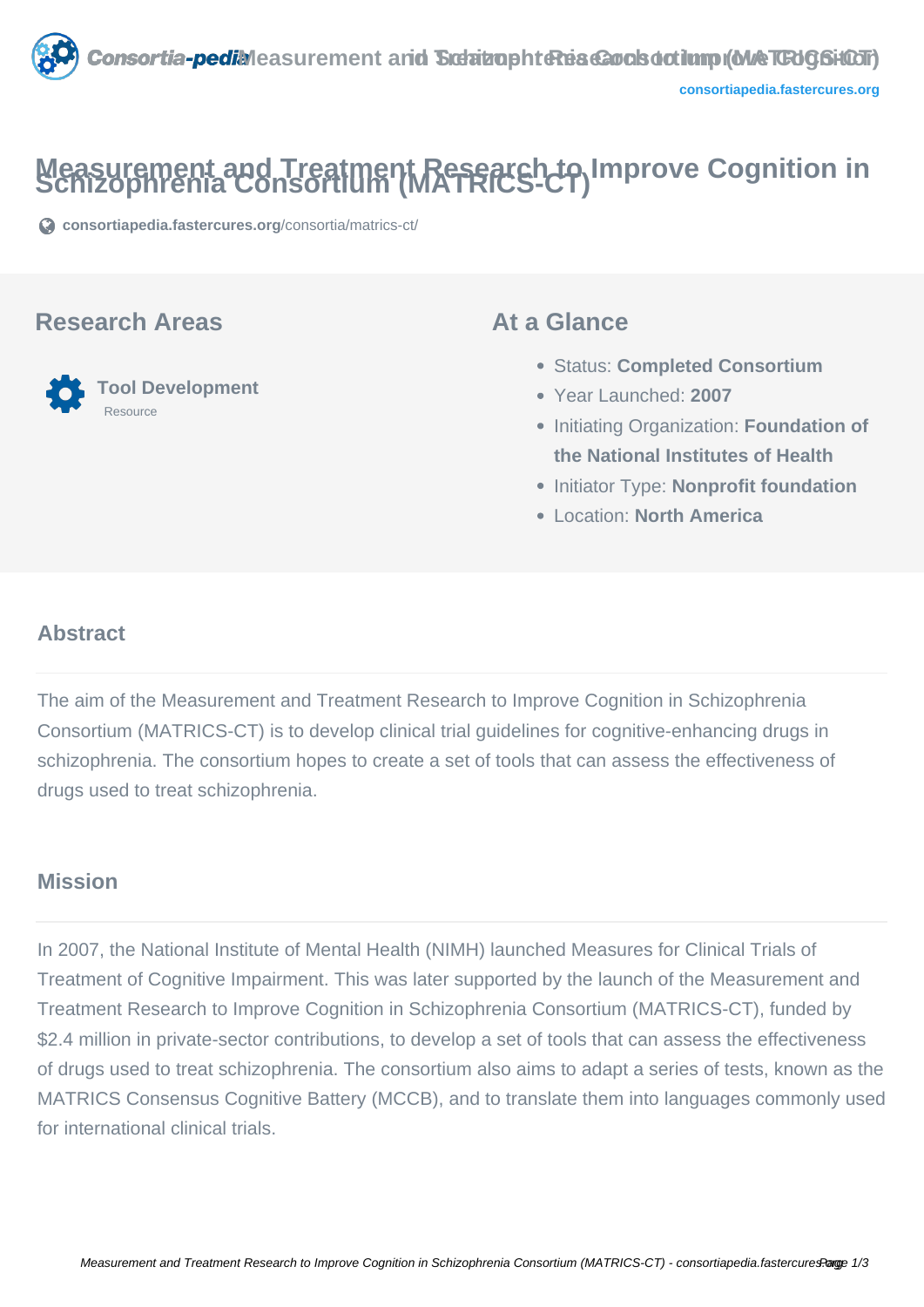**Consortia-pedil** Measurement and Siderin aphrenis Consortium (MACTCHGSiOOT) **[consortiapedia.fastercures.org](http://consortiapedia.fastercures.org/)**

# **Consortium History**

In April 2004, MATRICS-CT investigators organized a U.S. Food and Drug Administration (FDA)/NIMH consensus meeting to develop guidelines for the design of clinical trials of cognitive-enhancing drugs for people with schizophrenia. Participants included representatives from government (FDA and NIMH), academia, and industry. The workshop developed recommendations for subject selection, coprimary outcome measures, and statistical approaches for study design. The guidelines were conceptualized as a reasonable starting point for use in trial design of cognitive-enhancing drugs. In the past five years, several studies have been conducted using the FDA-NIMH-MATRICS guidelines and the MCCB. These trials provide new information on the feasibility and relevance of the proposed guidelines and the MCCB.

### **Structure & Governance**

NIMH administers the program, while the Foundation for the National Institutes of Health (FNIH) coordinates a scientific board comprising representatives from NIH, FDA, industry, academia, and the advocacy community.

# **Financing**

This project is funded by \$2.4 million in private-sector contributions.

# **Links/Social Media Feed**

| Homepage      | http://www.matrics.ucla.edu/matrics-ct/home.html. |
|---------------|---------------------------------------------------|
| Other website | http://www.fnih.org/work/areas/clinical-patient-  |
|               | support/matrics                                   |

#### **Sponsors & Partners**

#### Abbot Laboratories AstraZeneca LP